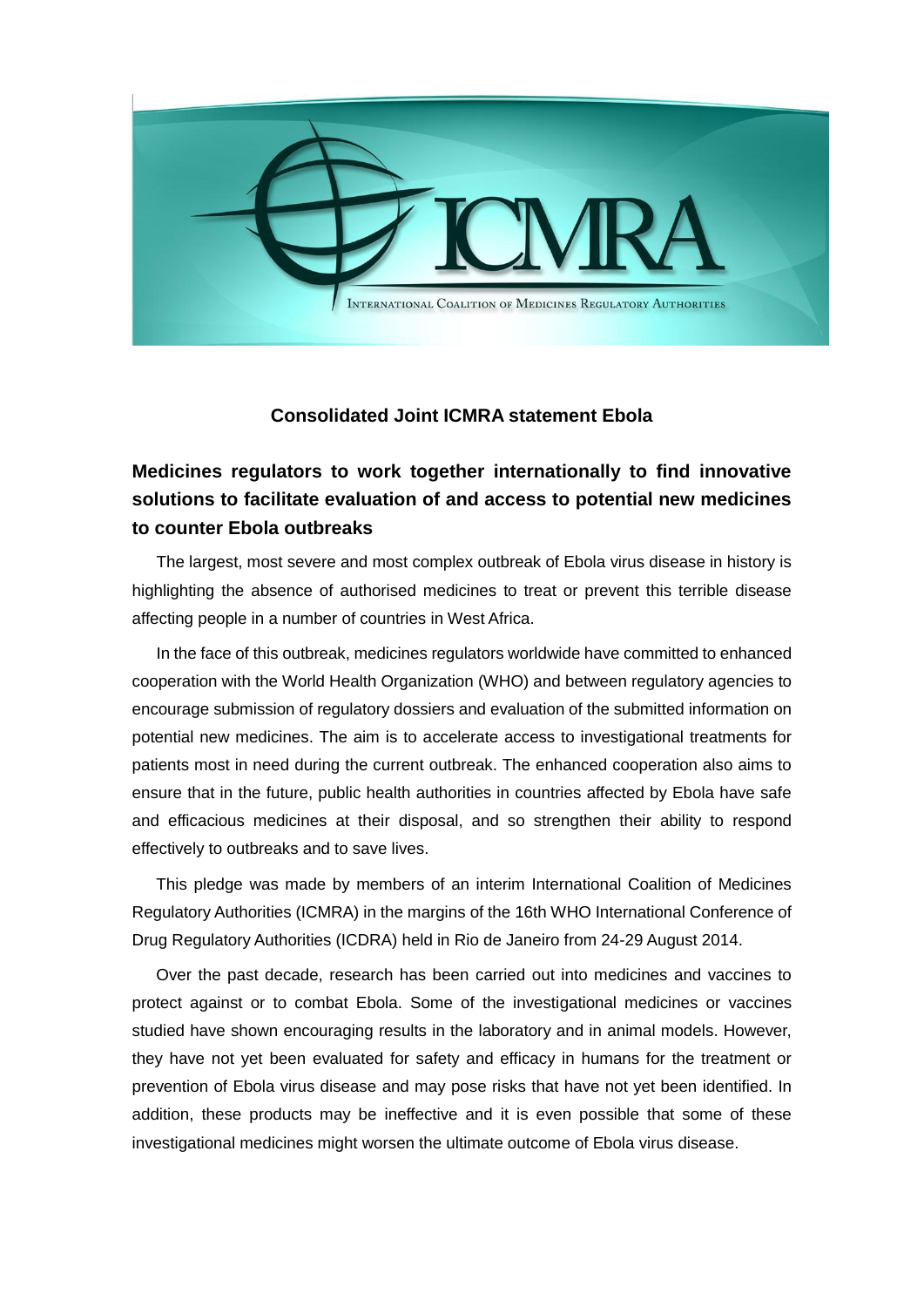The role of medicines regulators is to evaluate the detailed evidence generated in clinical studies and to determine that the benefit risk balance of using those medicines is positive for patients in need of prevention or treatment of disease. The countries most affected by the current outbreak of Ebola virus disease often do not have reliable systems for routine data collection. In the current crisis, it is a great challenge to come up with practical solutions to ensure that meaningful data is collected and assessed so that decisions on the benefits and risks of medicines can be taken on the basis of limited scientific evidence, avoiding undue risks to patients.

 Regulatory agencies therefore have pledged at their Rio de Janeiro meeting to join their expertise to consider evidence from a wide range of sources to allow for decision-making under a greater degree of scientific uncertainty.

 Although the development of medicines against Ebola is ongoing, the majority of patients affected by the virus do not have access to these treatments. Regulators therefore also stress that the search for pharmaceutical interventions must not detract from the need to strengthen basic healthcare measures such as fluids and electrolytes management and to carefully observe the impact and contribution of these measures in the overall response to the disease.

 It is important to note that the most effective way to combat the current Ebola outbreak is through basic public health measures, such as good infection control, isolation, contact tracing, and use of personal protective equipment.

 These issues will be discussed at a WHO CONSULTATION on potential Ebola therapies and vaccines on 4-5 September in Geneva with regulatory experts from leading agencies worldwide expected to play a key role.

#### **About ICMRA**

The ICMRA is a voluntary, high-level, strategic coordinating, advocacy and leadership entity of regulatory authorities that work together to

- address current and emerging human medicine regulatory and safety challenges globally, strategically and in an on-going, transparent, authoritative and institutional manner
- provide direction for areas and activities common to many regulatory authorities' missions
- $\cdot$  identify areas for potential synergies
- wherever possible, leverage existing initiatives/enablers and resources

### **ICMRA Members**

Australia (TGA), Brazil (ANVISA), Canada (HPFB-HC), China (CFDA),Europe (EMA and DG-SANCO), France (ANSM), Germany (PEI), Ireland (HPRA), Italy (AIFA), Japan (PMDA and MHLW), Korea (MFDS), Mexico (COFEPRIS), Netherlands (MEB), New Zealand (Medsafe),